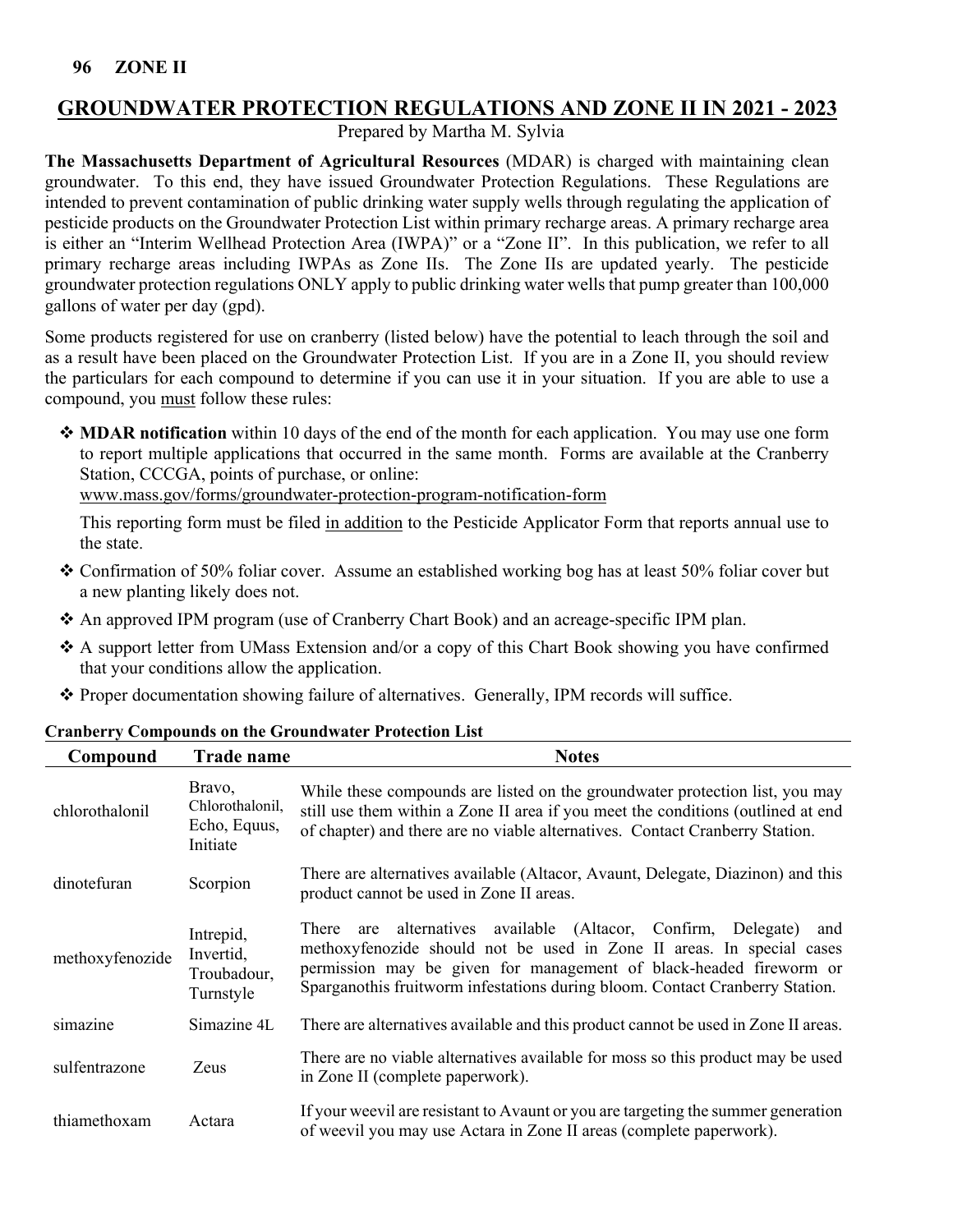## **Guidelines provided by Massachusetts Department of Agricultural Resources (MDAR):**

Greater detail is provided on the MDAR website [\(www.mass.gov/pesticides-and-water-supply-protection\)](http://www.mass.gov/pesticides-and-water-supply-protection) or from the Cape Cod Cranberry Growers' Association website under "Grower Advisories" [\(http://www.cranberries.org/growers/advisories\)](http://www.cranberries.org/growers/advisories).

## **Are you applying a product that is listed on the Groundwater Protection List within a regulated primary recharge area?**

The pesticide groundwater protection regulations ONLY apply to public drinking water wells that pump greater than 100,000 gallons of water per day (gpd). The primary recharge area is designated as a Zone II or an Interim Wellhead Protection Area (IWPA) by the Massachusetts Department of Environmental Protection (DEP). Listed below are several ways to establish if you are in a regulated primary recharge area.

### **Determining the location of a Regulated Primary Recharge Area - Zone II or IWPA.**

To determine if the application site falls within a Zone II or IWPA, you can use the following options:

### **Bound Map Books**

You should check the updated bound map books available at your local Ag dealers, the Cranberry Station, or the CCCGA. These books are provided by the Cape Cod Cranberry Growers' Association. The maps are organized alphabetically by town. Main roads, waterways, Zone IIs and cranberry bogs are easy to identify on the maps.

### **Internet Option**

Visit the Mass GIS system called Oliver [http://maps.massgis.state.ma.us/map\\_ol/oliver.php](http://maps.massgis.state.ma.us/map_ol/oliver.php) . After advancing into your bog area, on the right side of the page click on the plus sign next to "Regulated Areas", then within that group "Wellhead Protection Area" and then click on "Zone IIs" and the Zone II areas will be highlighted in pink hatch.

## **Other Options**

Check with the DEP Southeast Regional Office: 508-946-2700.

## **Are you applying pesticides in an area that has less than a 50% foliar cover?**

If your area of application is located within the primary recharge area, you must determine if you are applying to an area with less than or greater than 50% foliar ground cover.

Assume an established, harvestable bog has at least 50% foliar cover.

If your bog is a new planting or it has not vined in to at least 50% foliar cover, and you wish to apply a pesticide listed on the groundwater protection list within a Zone II or IWPA, then the applicator must submit a Pesticide Management Plan (PMP) to MDAR for that use pattern and have it approved prior to the application. If this is the case, contact CCCGA or MDAR to develop this plan.

## **What is an Integrated Pest Management Program?**

Pesticides on the groundwater list must be applied as part of an Integrated Pest Management (IPM) program from an MDAR approved source. These include:

- Use of the current "Cranberry Chart Book" published by the UMass Cranberry Station.
- UMass Extension generated fact sheets that outline IPM practices specific to the pest problem.
- IPM Programs specifically developed to meet the requirements of the Groundwater Protection Regulations.